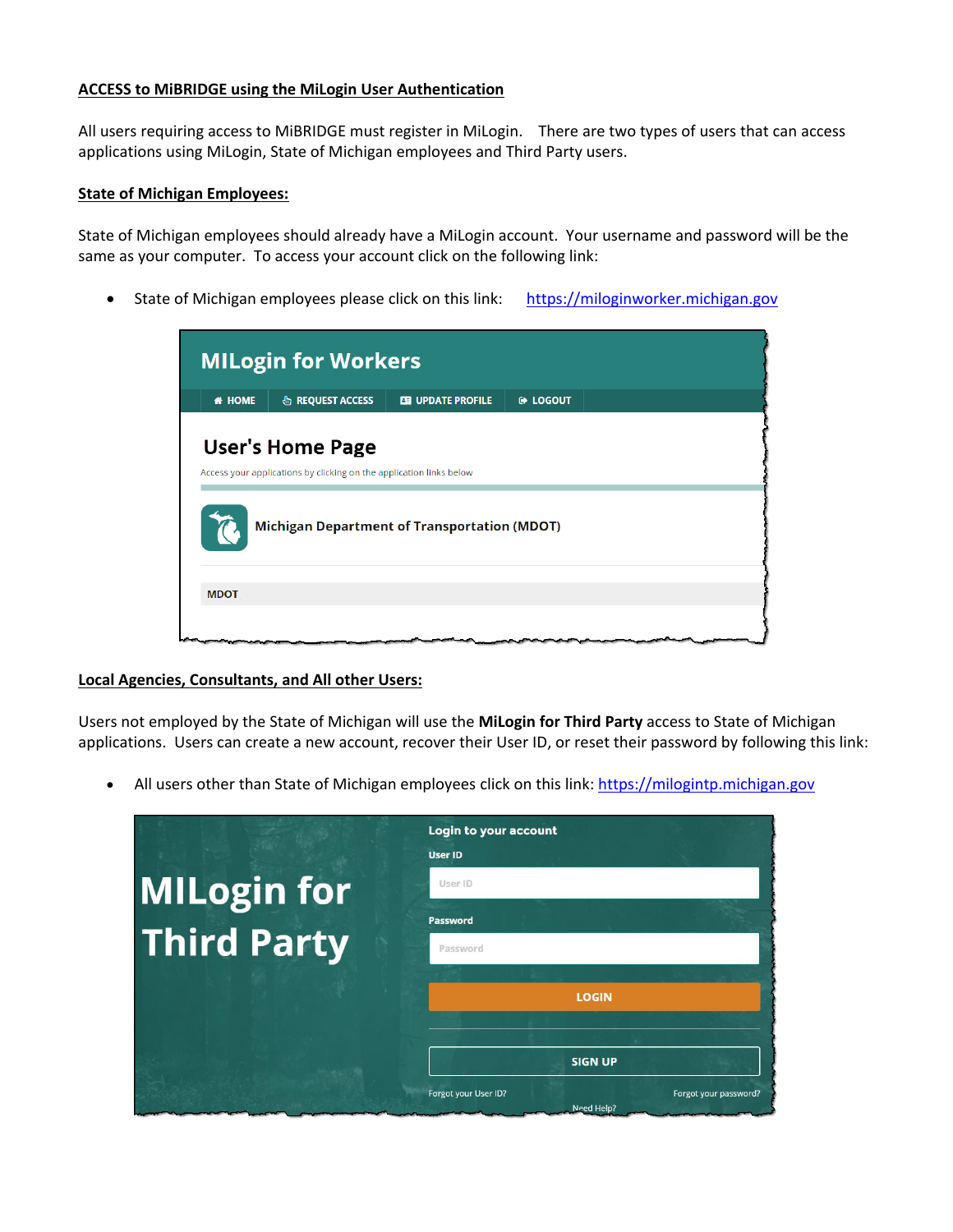Once in MiLogin, users can add applications to their account by clicking on "Request Access" in the menu bar. Type MiBRIDGE in the search box to find this application.

| <b>MILogin</b>                                                                        |                          |                           |                                     |                                             |  |  |
|---------------------------------------------------------------------------------------|--------------------------|---------------------------|-------------------------------------|---------------------------------------------|--|--|
| <b><i>S</i></b> REQUEST ACCESS<br><b>* HOME</b>                                       | <b>ES UPDATE PROFILE</b> | <b>4 SECURITY OPTIONS</b> | <b><sup>6</sup></b> CHANGE PASSWORD | <b>E</b> LOGOUT                             |  |  |
| <b>Request Access</b>                                                                 |                          |                           | Search<br><b>Application</b>        | $\overline{2}$<br>Additional<br>Information |  |  |
| <b>Search Application</b>                                                             |                          |                           |                                     |                                             |  |  |
| Search for an application with a keyword or select an agency to view its applications |                          |                           |                                     |                                             |  |  |
|                                                                                       |                          |                           |                                     |                                             |  |  |
| <b>MIBRIDGE</b>                                                                       |                          | O,                        | -- Select Agencies --               |                                             |  |  |
| <b>Michigan Department of Transportation (MDOT)</b>                                   |                          |                           |                                     |                                             |  |  |
| <b>MDOT MIBRIDGE</b>                                                                  |                          |                           |                                     |                                             |  |  |

Click on MDOT MiBRIDGE in the search results to request access. The user will need to confirm the request by clicking on the Request Access button in the popup window.

| <b>MDOT MIBRIDGE</b><br>MiB <sup>RIDG</sup> E is a web-based application designed to allow users to securely view and<br>enter inspection and inventory data for bridges and culverts. MiB <sup>RDG</sup> E is used by<br>MDOT, Local Agencies, and other state agencies to manage bridges and culverts |  |
|---------------------------------------------------------------------------------------------------------------------------------------------------------------------------------------------------------------------------------------------------------------------------------------------------------|--|
| throughout the state.<br><b>REQUEST ACCESS</b><br><b>CANCEL X</b>                                                                                                                                                                                                                                       |  |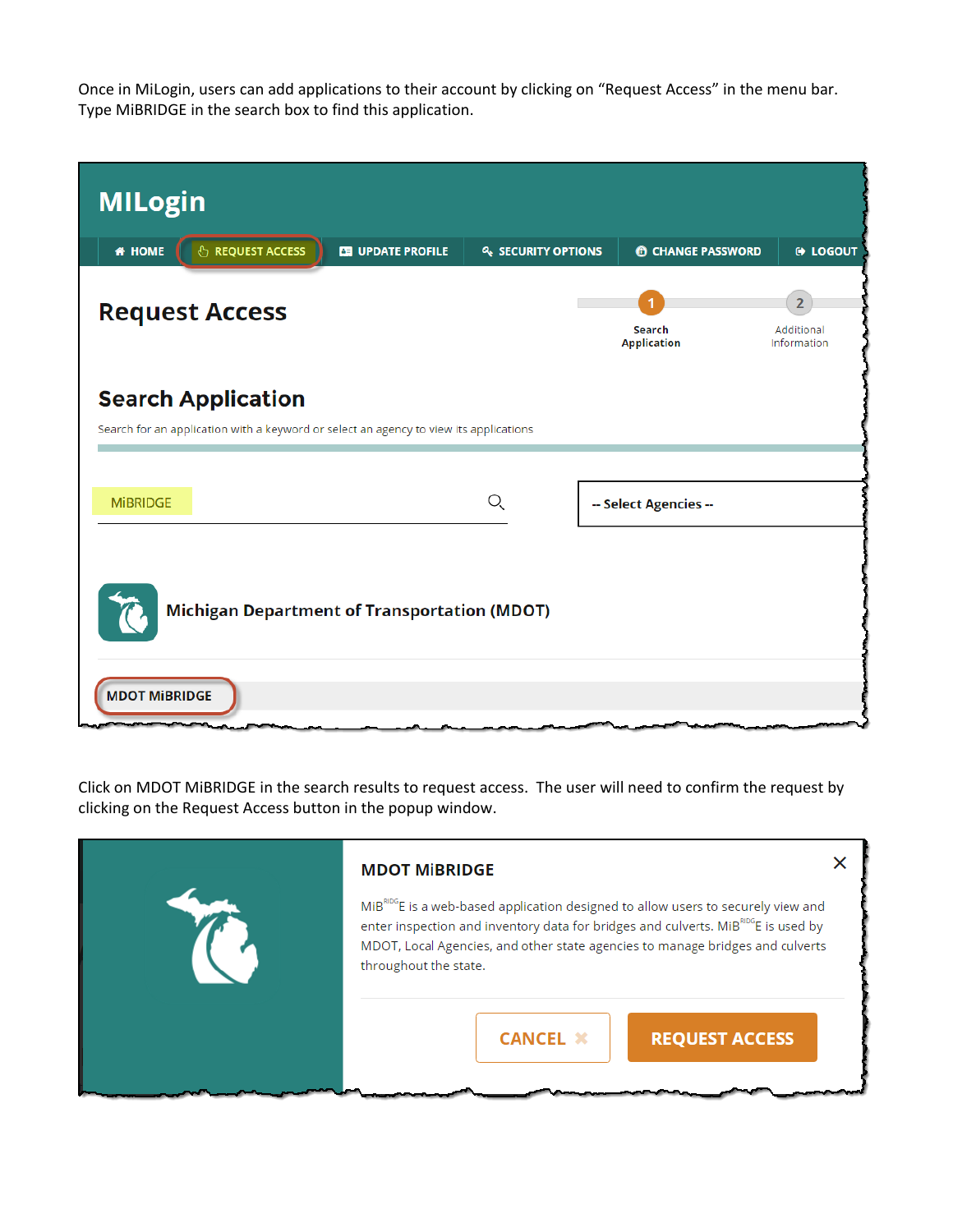Provide the requested additional information and click "Submit"

| <b>Request Access</b>                                       | $\mathbf{1}$<br>$\vee$ Search<br>Application | $\overline{2}$<br><b>Additional</b><br><b>Information</b> |
|-------------------------------------------------------------|----------------------------------------------|-----------------------------------------------------------|
| <b>Additional Information</b>                               |                                              |                                                           |
| Provide following information to submit your access request |                                              |                                                           |
| * Required                                                  |                                              |                                                           |
| *Email Address                                              |                                              |                                                           |
|                                                             |                                              |                                                           |
| *Work Phone Number                                          |                                              |                                                           |
| <b>SUBMIT</b><br><b>RESET</b>                               |                                              |                                                           |

You should receive confirmation that access has been successfully submitted. Click on the Home button to verify that you are now subscribed to MiBRIDGE

| <b>Request Access</b>                                                                   | $\vee$ Search<br>Applicatio |
|-----------------------------------------------------------------------------------------|-----------------------------|
| <b>Confirmation</b>                                                                     |                             |
| $\vee$ Success                                                                          |                             |
| The request for your access has been successfully submitted.                            |                             |
| You will see the updated list of application(s) on your home page once it is processed. |                             |
|                                                                                         |                             |
| <b>HOME</b>                                                                             |                             |
|                                                                                         |                             |

Please follow the final step on the next page to complete the user account request.